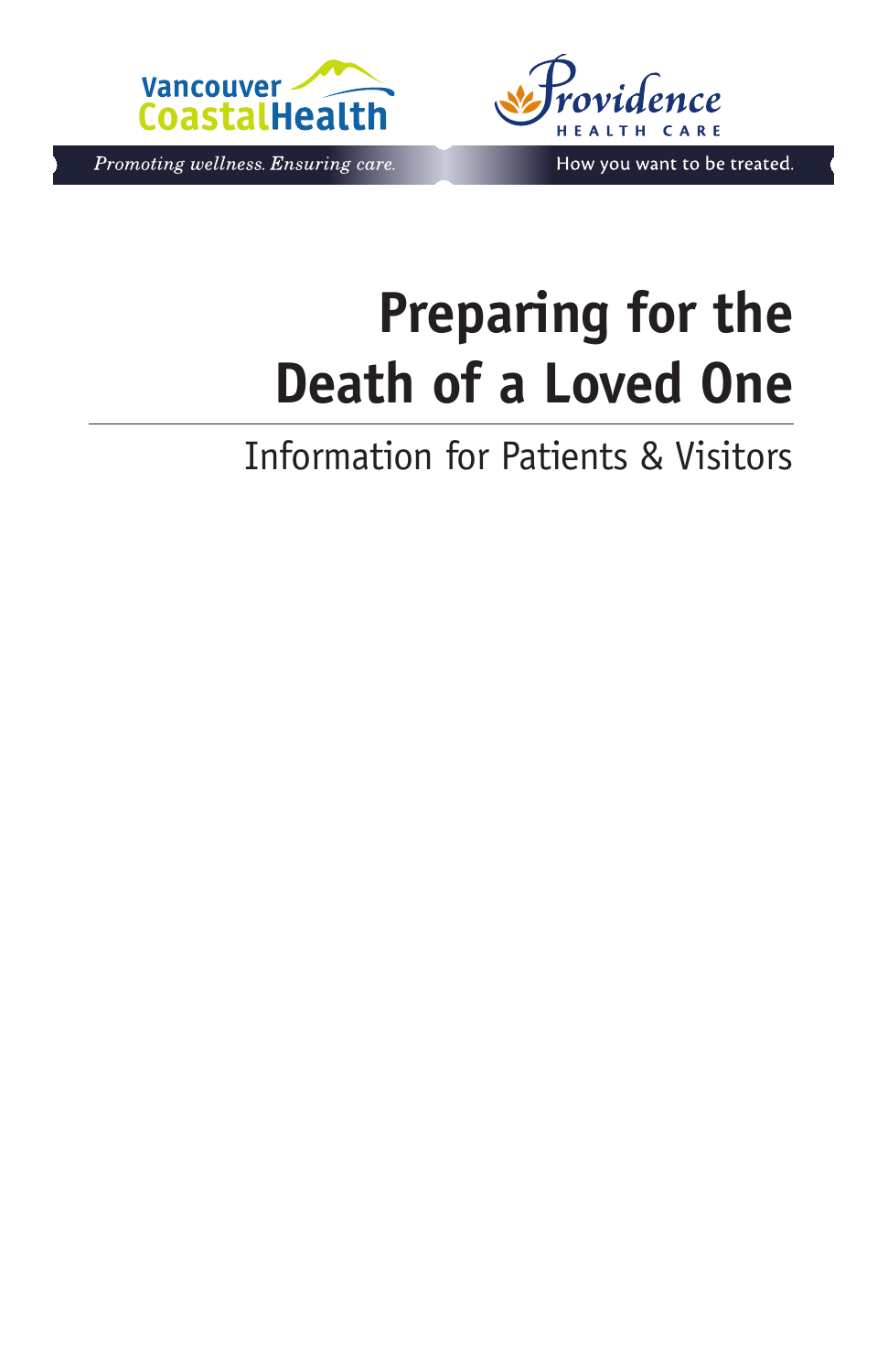This booklet is provided to help you know what to expect when your loved one is dying. It may help you to respond in ways that will help you and your loved one accomplish this transition with understanding and comfort. We know this is a difficult time for you and encourage you to take time to care for yourself and accept the support of friends, family and staff. The team caring for your loved one is also here to support you.



Physical, emotional, spiritual and mental changes are occurring as a person enters the final stages of life.

### **Physical**

The body goes through a number of changes in the final process of shutting down all physical systems. These physical changes are normal and natural, and are ways in which the body prepares itself to stop functioning. The team may be giving your loved one medication to treat pain or shortness of breath. Morphine-like medications are safe to use for this and do not cause death to happen any sooner. They keep your loved one comfortable as they die from their disease.

### **Emotional**

Some people may wish to renew or heal significant relationships. Be prepared to listen and encourage visits from those your loved one wishes to see.

Some people feel they need their family's permission to let go after struggling with an illness. A dying person will sometimes try to hold on, even though it may bring discomfort, in order to be assured that those left behind will be all right. If this may be a concern, reassuring your loved one that they can let go, and not be worried about you, may be a significant gift to them.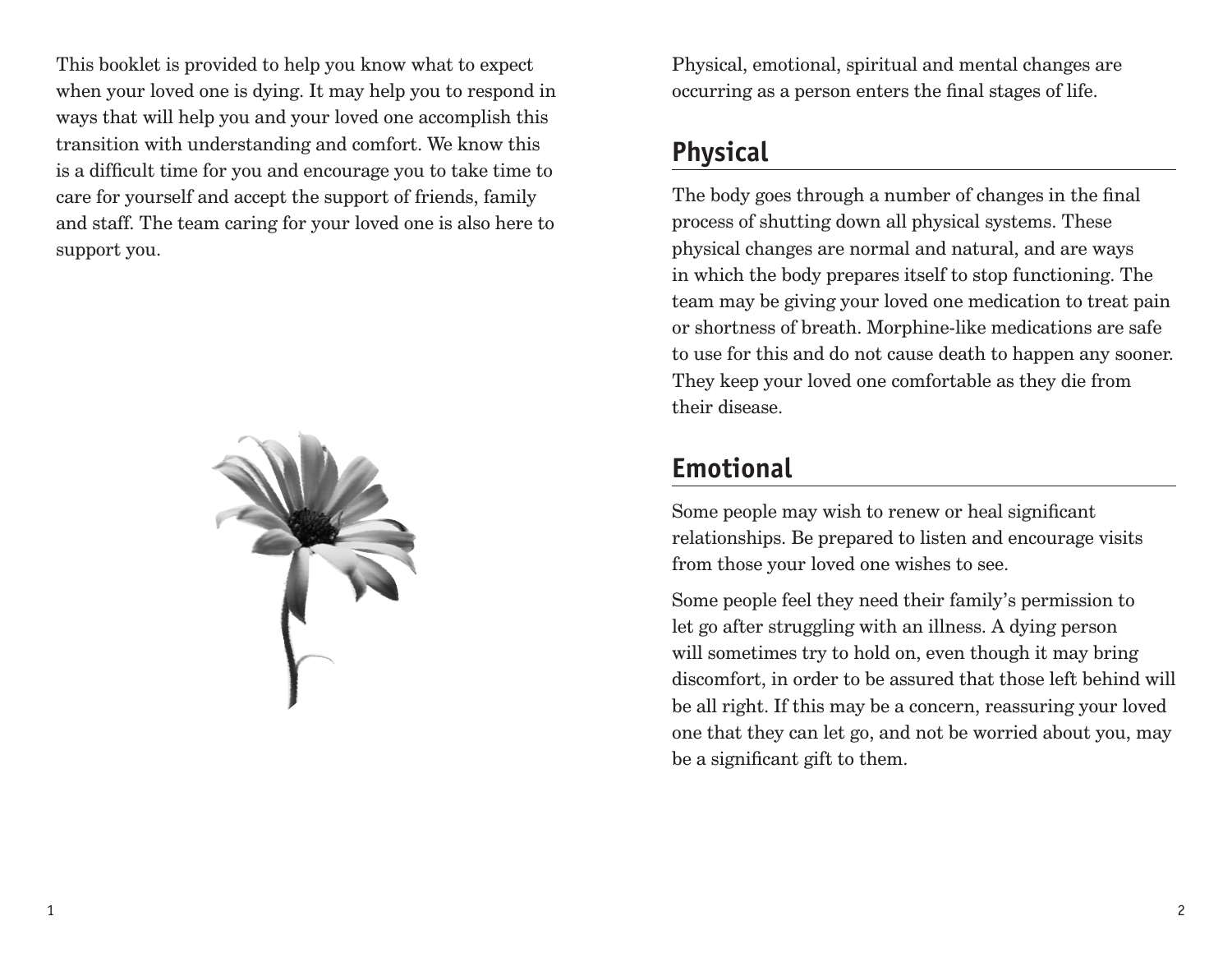# **Spiritual**

Each one of us has inner spiritual strength that helps us to cope with losses, changes and suffering. These inner resources may come from being part of a spiritual or religious community, from nature, relationships or other things that give value to our life. You may be helpful to your loved one by helping them to access their inner strength. This may mean helping to arrange spiritual or religious practices, visits of friends or family, or by listening to your loved one. For some people, being able to talk about important events in their life, the people they have loved, the things they have done, as well what they hope for the people they love, can help spiritual healing.

Your own inner resources can also be helpful to you at this time as you try to cope with seeing one you love at the end of his or her life. Make sure you take time to care for yourself as you go through this journey with your loved one.

# **Saying Good-Bye**

When death is imminent, it is the time to say good-bye in personal ways. It may be helpful to just lay in bed with your loved one, hold a hand, and/or say what you need to say. Tears are a natural part of saying good-bye. They do not need to be hidden or apologized for, as they are expressions of love.

The following signs and symptoms of impending death will help you understand the natural processes that may happen and how to respond appropriately. Each person is unique, hence not all these signs/symptoms occur, nor will they be in the same sequence.

It is hard to predict when a person will die and sometimes it seems that the person is lingering on. Death, like giving birth, is not a completely predictable event.

### **Fluid & Food Decrease**

Food is important in all cultures and preparing food is often a way of showing love for someone. However, at the end of life, there may be a decrease in appetite and thirst, with your loved one wanting little or no food or fluid. The body does not need much energy at this time and the digestive system cannot process much food or fluids. Do not force him/her into eating or drinking as it will not change what is happening and can cause emotional upset, and/or physical discomfort. When the body does not desire food or fluids an IV is not necessary to keep the person comfortable and can often lead to fluid overload and lung congestion. Lack of fluids in the body is not uncomfortable if the mouth is kept moist.

In the same way, feeding through a tube in the nose or into the stomach does not alter the dying process. There are side effects to the tube feeding including lung infection from food particles entering into the lungs as well as discomfort from the feeds. If you have concerns about your loved one's eating and drinking, please speak with the team involved in their care.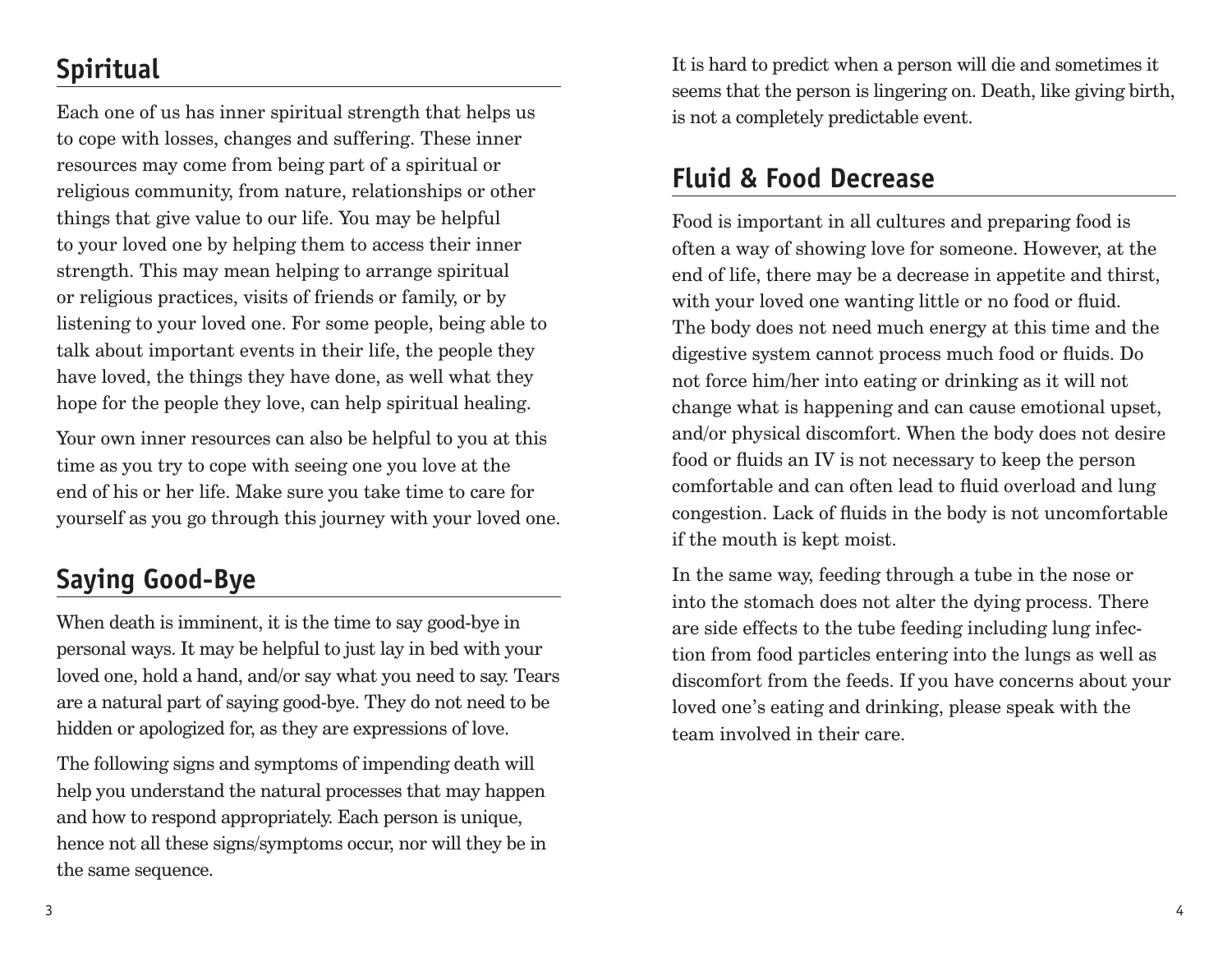#### **What you can do:**

Small chips of ice, frozen juices or Popsicles may be refreshing in the mouth. Be aware of decrease in swallowing ability. Reflexes needed to swallow may be sluggish, so do not give fluids if the person coughs soon after they swallow. The person's body lets him/her know when it no longer desires or cannot tolerate food or liquids. The loss of this desire is a signal that the person is getting ready to die. Use moisturized swabs or a water soluble lubricant to keep the mouth and lips moist and hydrated if your loved one is no longer able to swallow.

## **Decreased Socialization**

Some people like to have people with them all the time. Others may want to be alone or with just one or very few people. This is natural as he/she will be weak and fatigued and not able to socialize much. You may feel that the person is lonely and needs to be more involved in life. However, do not feel that you must always talk; sometimes it is good just to sit together quietly.

### **What you can do:**

Reassure the person that it is okay to rest if they do not wish to talk, or they do not respond to your words.

# **Sleeping**

The person may spend an increasing amount of time sleeping and appear to be uncommunicative, unresponsive, and at times difficult to rouse. This normal change is due in part to changes in the metabolism of the body and brain. Sit with and hold his/her hand, speak softly and naturally. You may wish to spend time when he/she is most alert but just being there whenever you can is fine.

#### **What you can do:**

Speak directly and normally, even though there may be no response. **Never** assume that the person cannot hear or feel, as we do not know how well the senses function at this stage of life.

### **Restlessness**

The person may make restless and repetitive motions such as pulling at bed linen or clothing. This often happens partly due to the decrease in circulation to the brain, and metabolic changes. Do not be alarmed, and do not interfere or try to restrain such motions. If you believe your loved one is restless for a reason such as pain, shortness of breath or an uncomfortable position please let the team caring for your loved one know so that they can help.

#### **What you can do:**

To have a calming effect, speak in a quiet, natural way, lightly massage the hand or forehead, read to the person or play soothing music.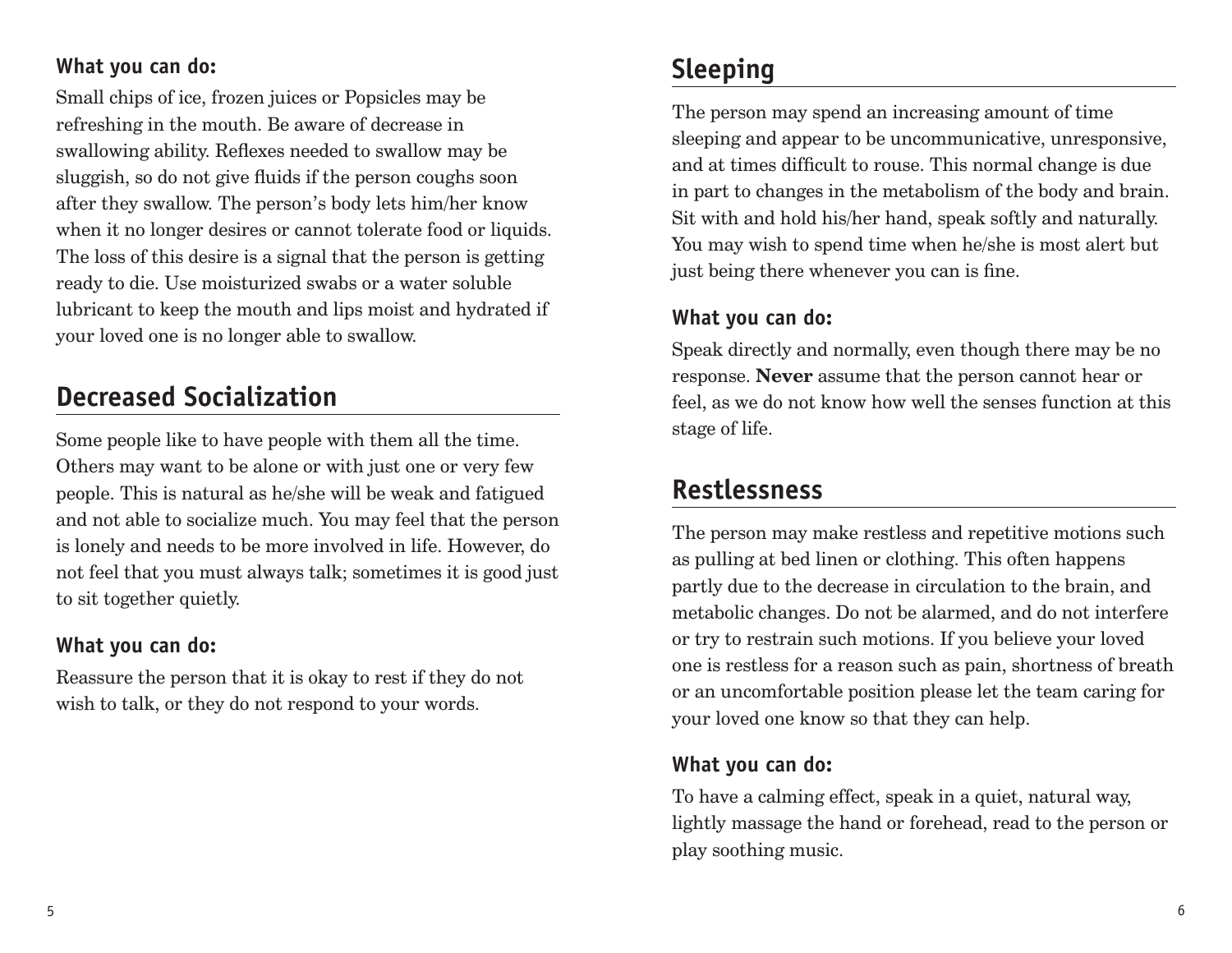# **Confusion**

The person may seem confused about time, place and identity of people surrounding him/her, including close familiar people. The team caring for your loved one will try to identify causes of confusion that can be fixed but often this can occur as a natural part of the process of dying.

#### **What you can do:**

Identify yourself by name before you speak. Speak softly, clearly and simply when communicating something important for your loved one's comfort such as, "It's time to take your medication so you won't begin to hurt". Do not feel that you must correct their confusion as this can increase the distress of your loved one.

## **Urine Decrease**

The person's urine output normally decreases and may become tea-colored, and concentrated. This is due to the decrease in the intake of fluids as well as decrease circulation through the kidneys. A nurse can determine if there is a need to insert a catheter.

### **Breathing Pattern Change**

The person's regular breathing pattern may change close to death. A particular pattern consists of no breathing for 5 to 30 seconds, followed by a deep breath. Sometimes there is a moaning-like sound on exhaling. This is not distress, but the sound of air passing over relaxed vocal cords. These patterns are very common and indicate a decreased circulation in the part of the brain that controls the breathing.

#### **What you can do:**

Elevating the head and/or turning onto the side may change the breathing pattern but this is not necessary as it is a normal part of dying. Hold your loved one's hand. Speak gently and reassuringly.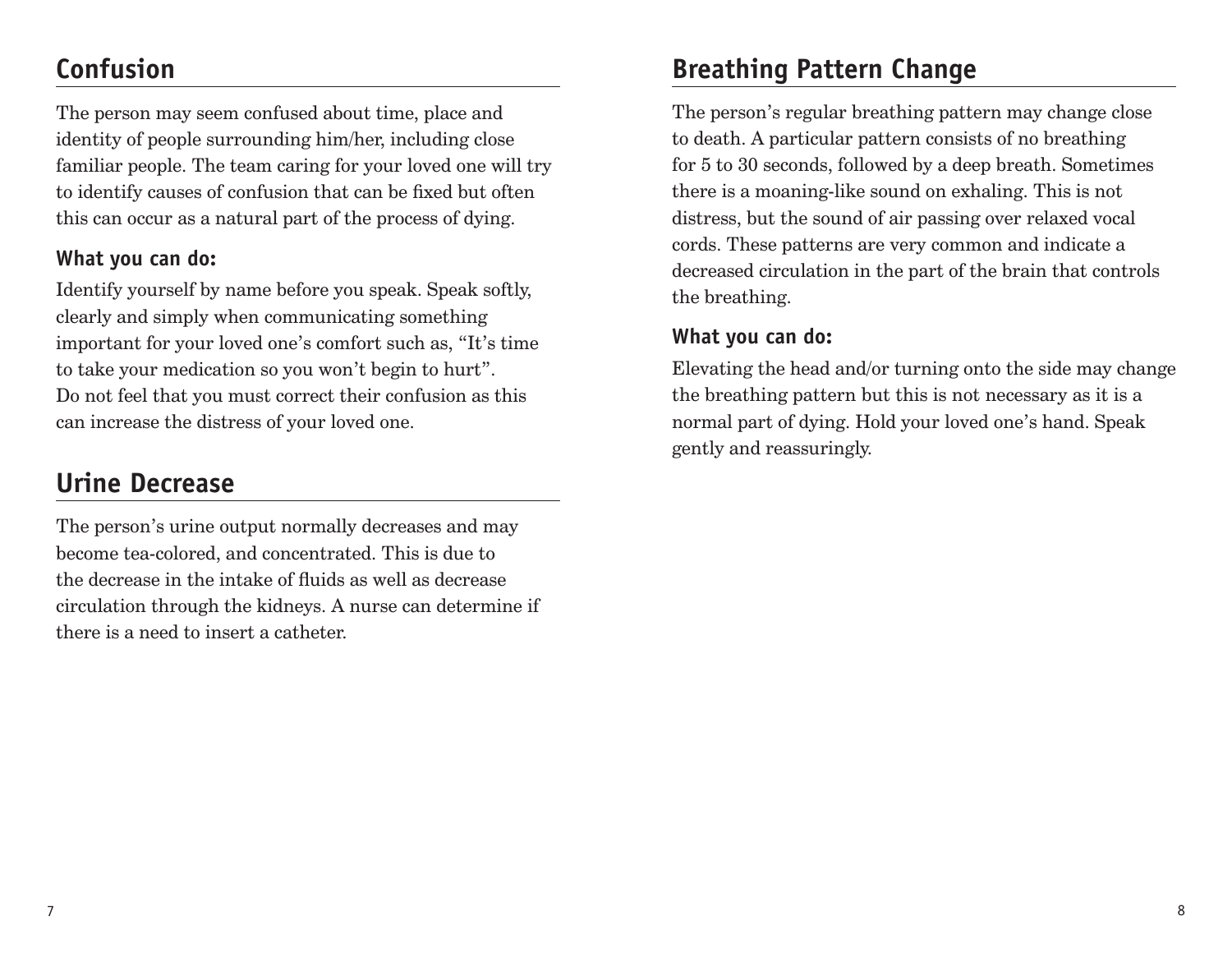# **Congestion**

The person may develop gurgling sounds coming from the chest that sound like a percolator. These sounds are from mucous that would normally be cleared if your loved one were more alert and awake. Sometimes these sounds become very loud and they can be very distressing to hear. Watch your loved one closely and note that they are usually unaware of their bodily processes. It is often harder for you to watch than it is for the patient. Trying to suction out the congestion is uncomfortable and most often not successful. Medication that reduces the secretions can be given.

### **What you can do:**

Raise the head of the bed so the secretions stay lower and don't stimulate the gag reflex. Elevating the head and/or turning onto the side may reduce the gurgling sounds. Hold your loved one's hand. Speak gently and reassuringly.

# **Color Changes**

The person's arms and legs may become cold, hot or discolored. The underside of the body may become discolored as circulation decreases. This is a natural change indicating that the circulation is conserving to the core to support the most vital organs. Irregular temperatures can occur as a result of the brain sending unclear messages.

### **What you can do:**

Keep your loved one warm if they appear cold, but do not use an electric blanket. If the person continually removes the covers, then allow them just a light sheet or use a fan to cool them.

# **At the Time of Death**

- breathing ceases
- heartheat ceases
- the person cannot be aroused
- the eyelids may be partially open with the eyes in a fixed stare
- • the mouth may fall open as the jaw relaxes

The body of your loved one is still soft and warm for some time. You can touch their body and hold them if this is what you wish to do. Some people like to stay with the body for some time after death and others do not. Spend as much time with the body of your loved one as you need.

Some people have spiritual or cultural traditions that are done after death. If your loved one dies in a healthcare facility please let the staff know ahead so we can be more helpful to you.

You will need to speak to a funeral director within the first day after your loved one has died, but it does not have to be done immediately. It is always helpful if you have made arrangements with a funeral home prior to the death so that you know who to call, especially at a time when you are feeling stressed.